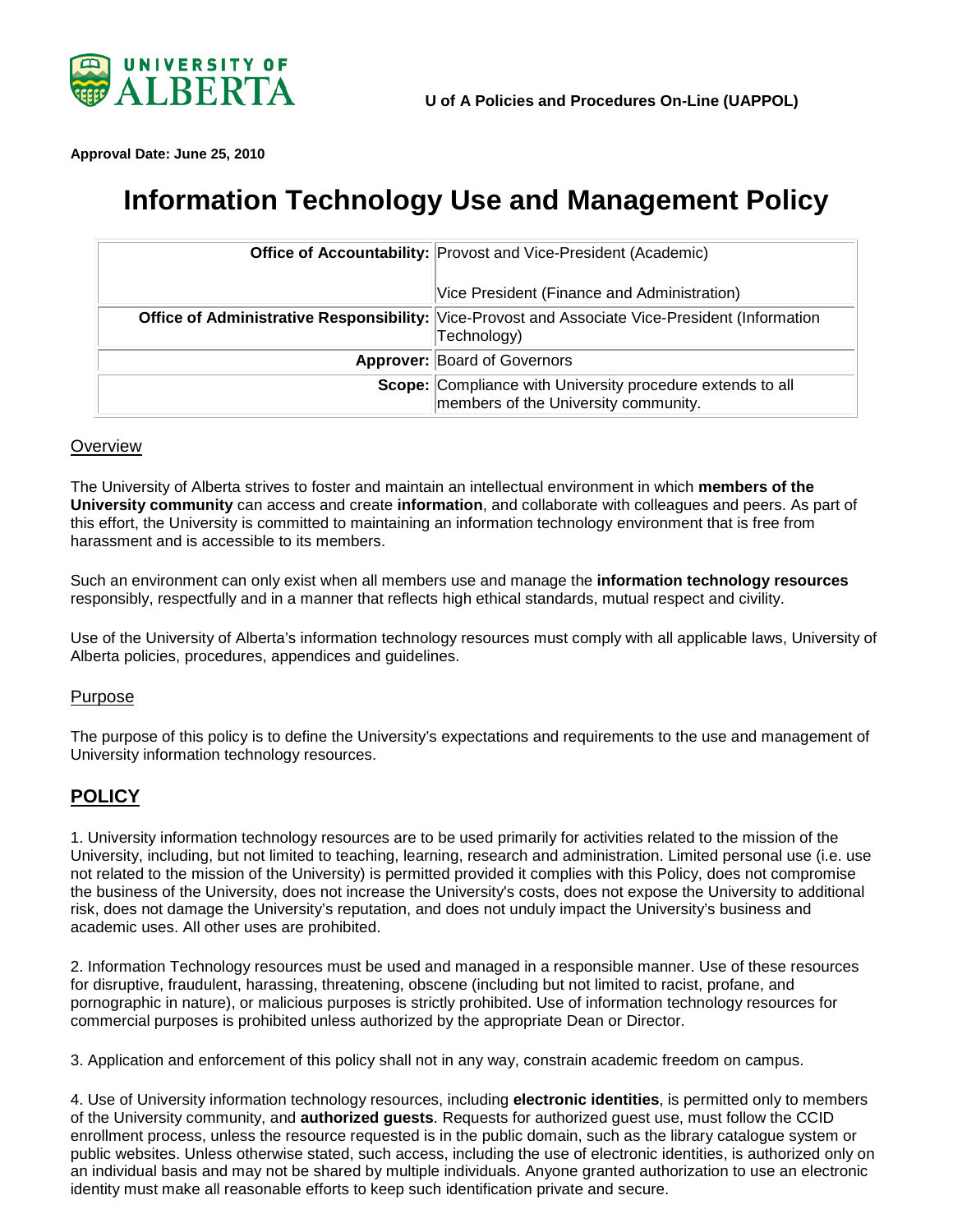

5. Information technology resource users must stay within their authorized limits and refrain from seeking to gain unauthorized access to information technology resources beyond their permissions and privileges.

6. Any individual using information technology resources to create, access, transmit or receive University-related information must protect that information in a manner that is commensurate with its value, use, and sensitivity.

7. Users must respect the rights of other users. They must not encroach on other users' rights to use, access, and privacy.

8. All forms of electronic communication are expected to reflect high ethical standards and mutual respect and civility. Users must refrain from transmitting to others, inappropriate images, sounds, or messages which might reasonably be considered harassing, fraudulent, threatening, obscene (e.g. pornographic), defamatory, or other messages or material that are a violation of applicable law or University policy.

9. Users must be sensitive to the open nature of public spaces (for example, computer labs and classrooms) and take care not to display in such locations images, sounds or messages that are harassing, threatening, obscene (e.g. pornographic), defamatory, or that are a violation of applicable law or University policy.

10. Users must respect intellectual property, copyrights, and licenses to software, entertainment materials, published and unpublished documents, and any other legally protected digital information.

11. The University will protect information against unauthorized disclosure. The University reserves the right to access, monitor and record both stored or in-transit data and the usage of information technology resources when there is suspected or alleged impropriety, a business need for access in the absence of an employee, a request under the *Freedom of Information and Protection of Privacy Act*, or as otherwise required by law. The University has the right to use information gained in this way in disciplinary actions as prescribed in University policies, and to provide such information to appropriate internal and external investigative authorities.

12. Anyone witnessing or suspecting an information technology security incident and/or unacceptable use of University information technology resources in a manner that contravenes this Policy, is obligated to respond and report in accordance to the Responding to and Reporting of Information Security Breaches Procedure.

Support and assistance can be obtained from IST at 780-492-9400 | [ist@ualberta.ca.](mailto:ist@ualberta.ca)

Assistance from the Office of the Chief Information Security Officer (CISO) is available through [ciso@ualberta.ca.](mailto:ciso@ualberta.ca)

13. The University reserves the right to withhold and revoke access to its information technology resources to any individual if there are reasonable grounds to suspect that their continued access to the resources poses a threat to the operation of the resource or the reputation of the University.

14. The University's actions under this policy will be taken in accordance with the *[Ethical Conduct and Safe](https://policiesonline.ualberta.ca/PoliciesProcedures/Policies/Ethical-Conduct-and-Safe-Disclosure-Policy.pdf)  [Disclosure Policy](https://policiesonline.ualberta.ca/PoliciesProcedures/Policies/Ethical-Conduct-and-Safe-Disclosure-Policy.pdf)*.

15. **System administrators** of information technology resources have the responsibility to investigate and take action in the case of suspected or alleged unacceptable use. With the approval of their supervisor and with due regard for the rights of users' privacy and the confidentiality of users' data, system administrators have the right to suspend or modify users' access privileges to information technology resources. System administrators have the responsibility to take immediate action in the event the University is at imminent risk. System administrators may examine files, passwords, accounting information, data, and any other material that may aid in an investigation of possible abuse.

16. Non-compliance with this policy constitutes misconduct and may be handled under the applicable collective agreements, University policy, or law.

## **DEFINITIONS**

Any definitions listed in the following table apply to this document only with no implied or intended institution-wide use. **[\[▲ T](#page-0-0)op]**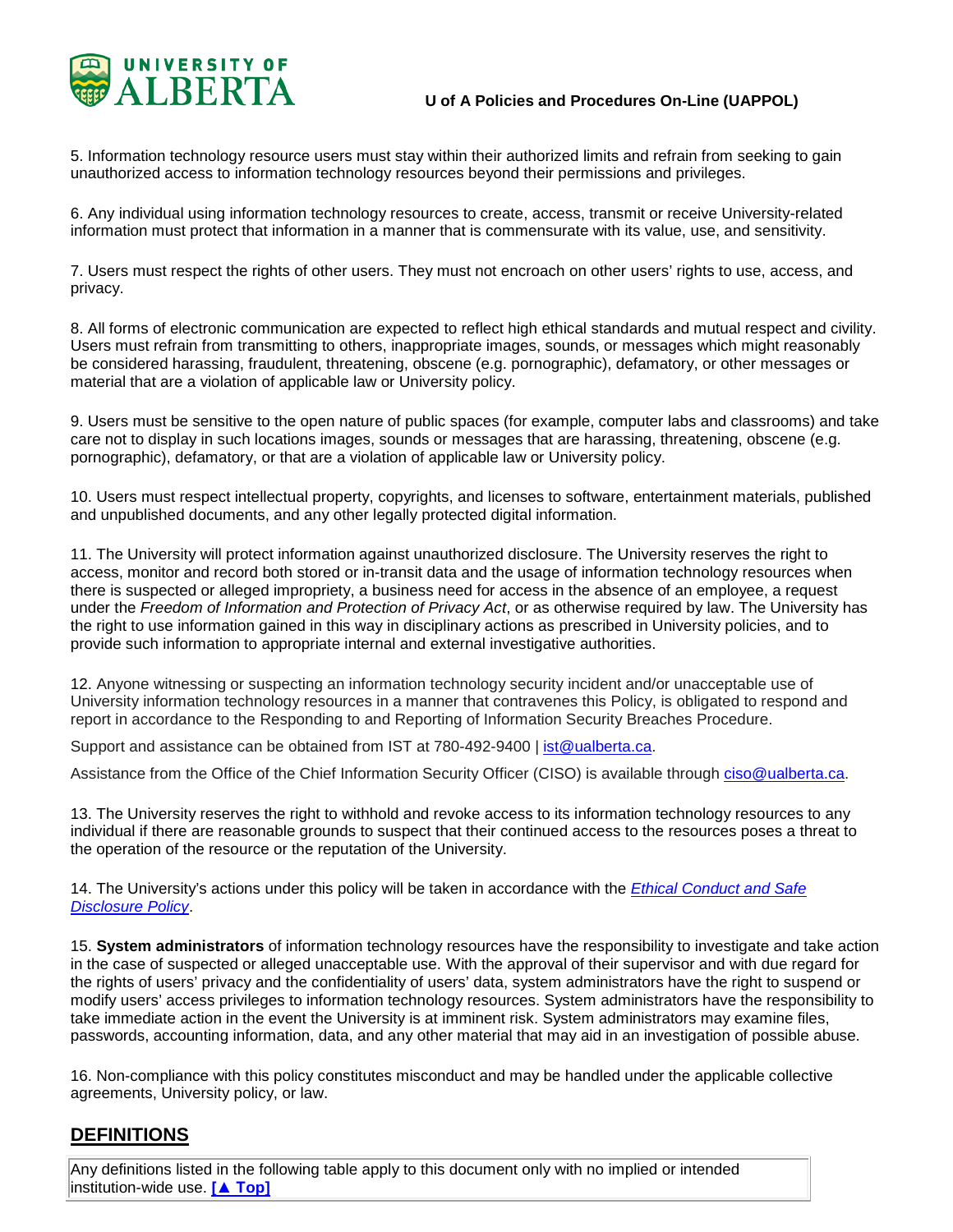

| <b>Members of the University</b><br><b>Community</b>      | University staff, faculty, students, and other holders of valid CCID.                                                                                                                                                                                                                                                                                                                                                                                                                                                                                                                                                                                                                                                                            |
|-----------------------------------------------------------|--------------------------------------------------------------------------------------------------------------------------------------------------------------------------------------------------------------------------------------------------------------------------------------------------------------------------------------------------------------------------------------------------------------------------------------------------------------------------------------------------------------------------------------------------------------------------------------------------------------------------------------------------------------------------------------------------------------------------------------------------|
| Information                                               | Data, or aggregate data, created using University information technology<br>resources.                                                                                                                                                                                                                                                                                                                                                                                                                                                                                                                                                                                                                                                           |
| Information technology<br>resources                       | Information technology resources refer to all hardware, software, and<br>supporting infrastructure owned by, or under the Custodianship of, the<br>University that is used to create, retrieve, manipulate, transfer and store<br>electronic information. This includes (but is not limited to), central and<br>non-centrally supported computers, file systems attached to these<br>computers, operating systems running on these computers, software<br>packages supported by these operating systems, wired and wireless<br>networks, telecommunication and hand-held devices, data stored on or in<br>transit on the above, as well as electronic identities used to identify and<br>authenticate the users of the aforementioned resources. |
| <b>Electronic identity</b>                                | An electronic identity is any means by which a person may be identified<br>and authenticated to access an information technology resource. This<br>includes, but is not limited to, an account name and password, encryption<br>keys, proximity cards, swipe cards, smart cards, or other forms of<br>identification.                                                                                                                                                                                                                                                                                                                                                                                                                            |
| <b>Authorized guests</b>                                  | Other authorized users of information technology resources may include,<br>but are not limited to, conference attendees, prospective students, and<br>users of University public domain resources.                                                                                                                                                                                                                                                                                                                                                                                                                                                                                                                                               |
| <b>Information Technology</b><br><b>Security Incident</b> | Events where there is suspicion that:<br>• the confidentiality, integrity, and availability of University data has been<br>compromised<br>• information and information technology resources are used for, or<br>violated by, illegal or criminal activity<br>• information technology resources has been attacked, is currently under<br>attack, or is vulnerable to attack.                                                                                                                                                                                                                                                                                                                                                                    |
| System administrator                                      | System administrator refers to the person or persons responsible for<br>configuring, installing, maintaining, and supporting information technology<br>resources for a faculty, department, and unit. A system administrator of<br>an information technology resource may also be a user of that resource.                                                                                                                                                                                                                                                                                                                                                                                                                                       |

## **RELATED LINKS**

Should a link fail, please contact [uappol@ualberta.ca.](mailto:uappol@ualberta.ca) **[\[▲ T](#page-0-0)op]**

[Access to Information and Protection of Privacy Policy](https://policiesonline.ualberta.ca/PoliciesProcedures/Policies/Access-to-Information-and-Protection-of-Privacy-Policy.pdf) (UAPPOL)

[Information Services and Technology \(IST\)](https://www.ist.ualberta.ca/) (University of Alberta)

[Code of Student Behavior](http://www.governance.ualberta.ca/CodesofConductandResidenceCommunityStandards/CodeofStudentBehaviour.aspx) (University of Alberta)

[Copyright Act](http://laws-lois.justice.gc.ca/eng/acts/C-42/index.html) (Department of Justice)

[Ethical Conduct and Safe Disclosure Policy](https://policiesonline.ualberta.ca/PoliciesProcedures/Policies/Ethical-Conduct-and-Safe-Disclosure-Policy.pdf) (UAPPOL)

[Freedom of Information and Privacy Protection Act](http://foip.alberta.ca/) (Government of Alberta)